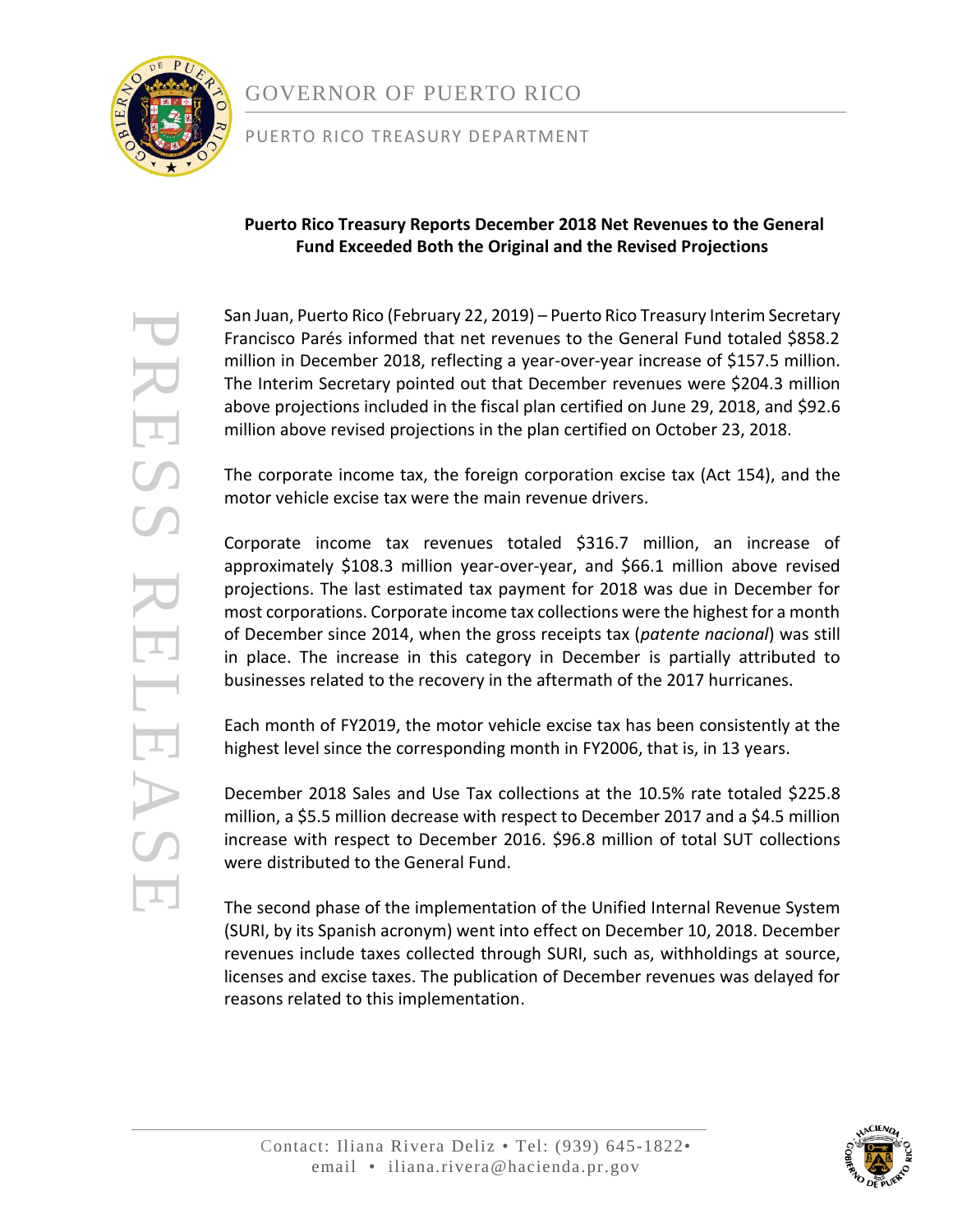

PRESS RELEASE

LEAS

RESS

### PUERTO RICO TREASURY DEPARTMENT

Lastly, the Interim Secretary pointed out that in the first half of FY2019 (July to December) year-to-date net revenues to the General Fund totaled \$4,398.4 million, a year-over-year increase of \$769.3 million, or 21.2%, and \$896 million above original projections and \$118 million above revised projections.

> Ingresos Netos al Fondo General diciembre (millones de \$)

|                          | Recaudo Actual<br>diciembre |         |        | Proyección<br>Original   | <b>Recaudos</b> | Proyección<br>Revisada | <b>Recaudos</b>                      |
|--------------------------|-----------------------------|---------|--------|--------------------------|-----------------|------------------------|--------------------------------------|
| Conceptos                | 2017-18                     | 2018-19 | Dif.   | 29/6/2018                |                 |                        | vs. Original 23/10/2018 vs. Revisada |
|                          |                             |         |        |                          |                 |                        |                                      |
| <b>Total Bruto</b>       | 744.7                       | 893.7   | 149.0  | 714.9                    | 178.8           | 801.1                  | 92.6                                 |
| Reserva                  | (44.0)                      | (35.5)  | 8.5    | (61.0)                   | (25.5)          | (35.5)                 | $\overline{\phantom{0}}$             |
| <b>Total Neto</b>        | 700.7                       | 858.2   | 157.5  | 653.9                    | 204.3           | 765.6                  | 92.6                                 |
|                          |                             |         |        |                          |                 |                        |                                      |
| Individuos               | 154.4                       | 150.7   | (3.8)  | 148.7                    | 2.0             | 192.3                  | (41.6)                               |
| Corporaciones            | 208.4                       | 316.7   | 108.3  | 199.1                    | 117.6           | 250.6                  | 66.1                                 |
| Retenida a no residentes | 50.1                        | 58.2    | 8.0    | 50.7                     | 7.5             | 58.3                   | (0.1)                                |
| <b>IVU</b>               | 103.0                       | 96.8    | (6.3)  | 94.0                     | 2.8             | 102.8                  | (6.0)                                |
| Foráneas (Ley 154)       | 61.6                        | 95.6    | 34.1   | 51.6                     | 44.0            | 51.5                   | 44.1                                 |
| Bebidas alcohólicas      | 30.8                        | 21.6    | (9.2)  | 27.9                     | (6.3)           | 24.5                   | (2.9)                                |
| Cigarrillos              | 20.5                        | 9.8     | (10.7) | 15.3                     | (5.5)           | 16.1                   | (6.3)                                |
| Vehículos de motor       | 37.3                        | 47.5    | 10.2   | 36.0                     | 11.5            | 29.5                   | 18.0                                 |
| Arbitrios de ron         | 13.3                        | 3.7     | (9.6)  | $\overline{\phantom{a}}$ | 3.7             | 6.0                    | (2.3)                                |
| Otros                    | 21.2                        | 57.6    | 36.4   | 30.6                     | 27.0            | 34.0                   | 23.6                                 |